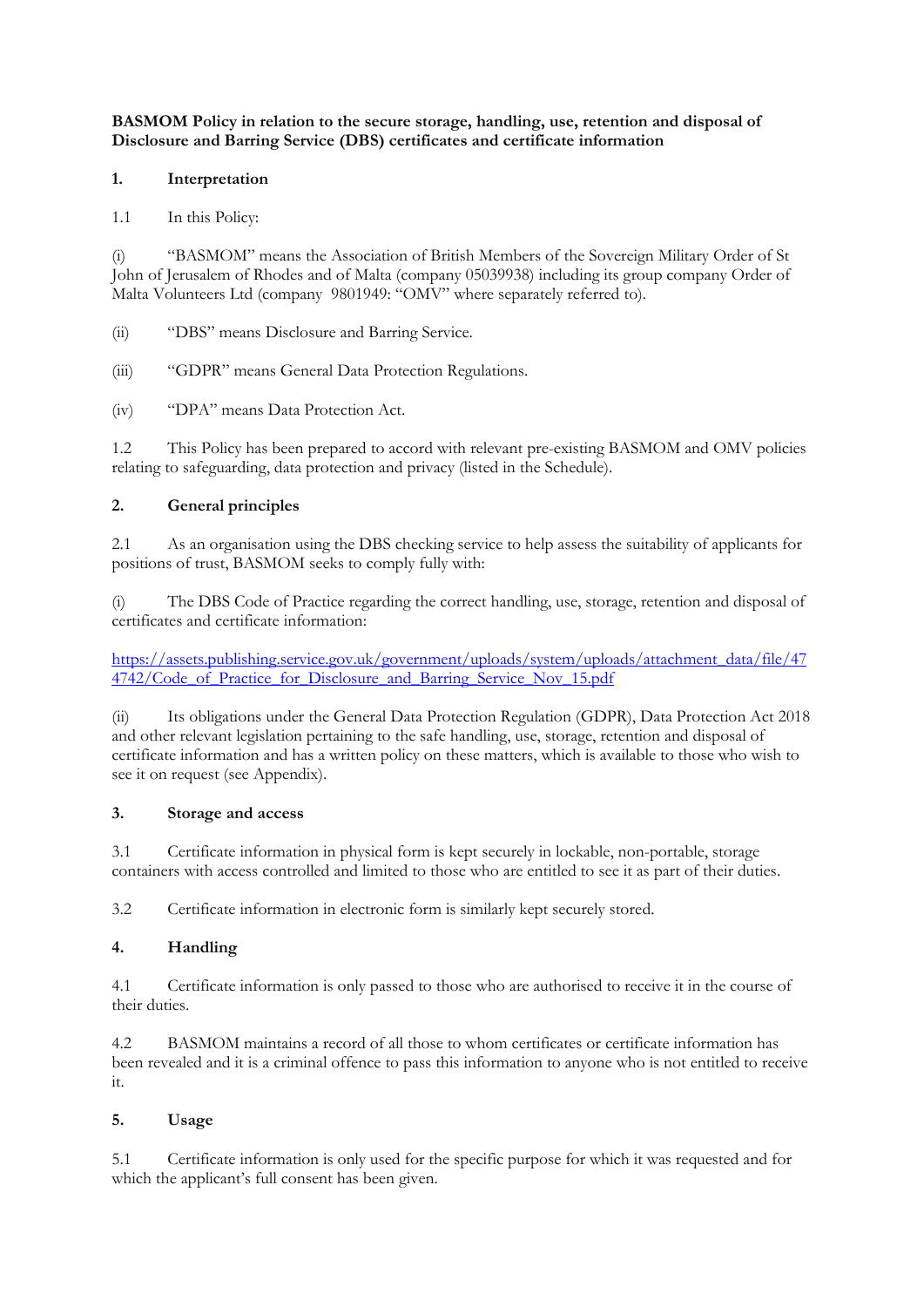## **6. Retention**

6.1 Once a recruitment or other relevant decision has been made, BASMOM does not keep certificate information for any longer than is necessary.

6.2 Retention in accordance with clause 6.1 is intended to allow *inter alia* for the consideration and resolution of any disputes or complaints, or for the purpose of completing safeguarding audits.

6.3 Throughout this time, the usual conditions regarding safe storage and strict control of access will prevail.

## **7. Disposal**

7.1 Once the retention period has elapsed, BASMOM will ensure that DBS certificate information is destroyed by secure means, for example by shredding, pulping or burning. While awaiting destruction, certificate information will not be kept in any insecure receptacle (e.g. waste bin or confidential waste sack).

7.2 With regard to certificates, we will keep a photocopy or other image of the certificate or a copy or representation of the contents of a certificate, in order to demonstrate 'safer recruitment' practice for the purpose of safeguarding audits.

7.3 In addition to the above, we will keep a record of the date of issue of a certificate, the name of the subject, the type of certificate requested, the position for which the certificate was requested, the unique reference number of the certificate and the details of the recruitment decision taken.

Approved by all signatories – 1 October 2020